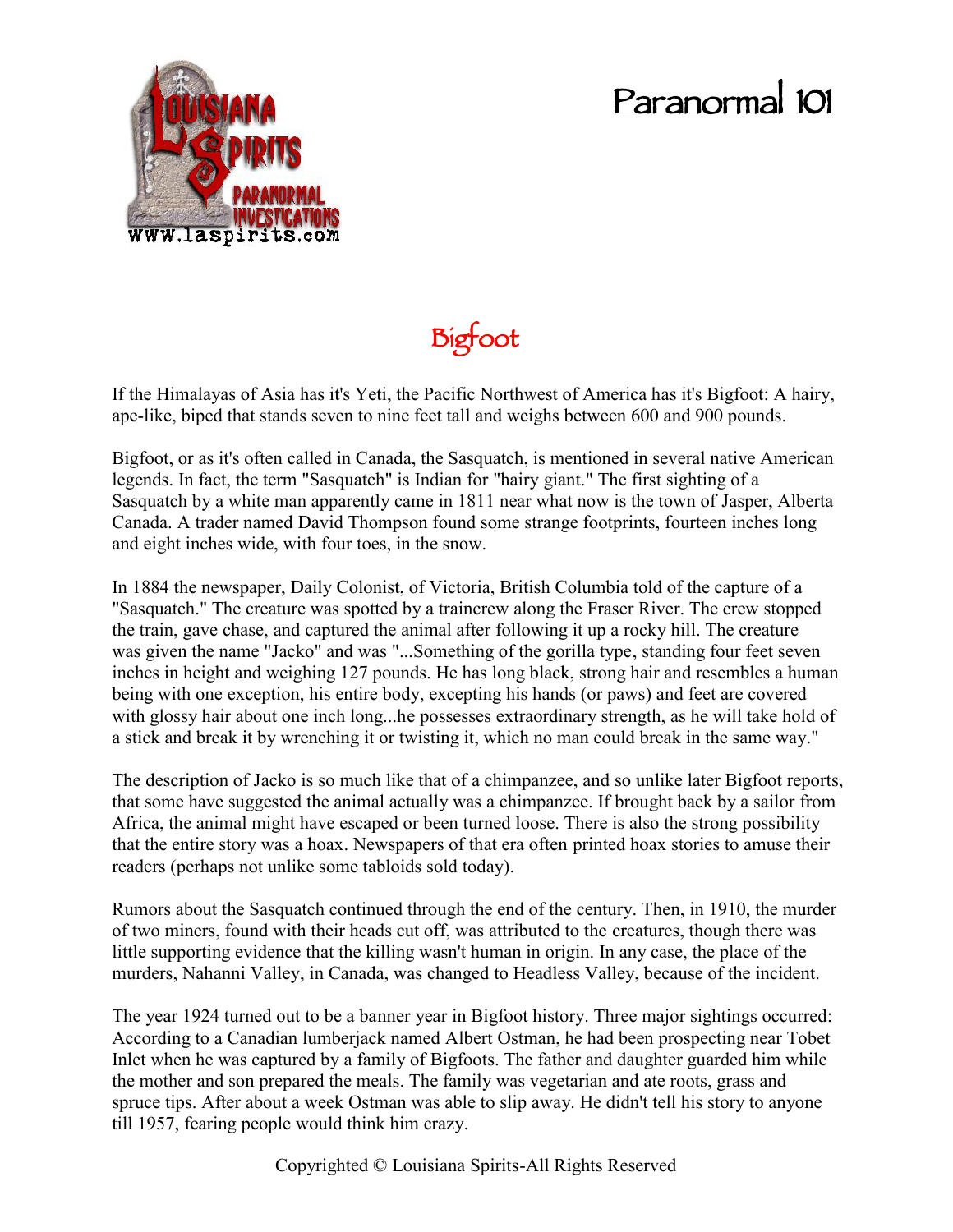The second incident in 1924 involved a group of miners near Mount St. Helens, Washington. The story goes that the miners spotted a Bigfoot and shot at it, apparently killing the animal. That night their cabin was surrounded by the creature's friends. They proceeded to throw stones at the building, pound on the walls and climb on the roof. The attack continued till dawn. The next day the miners packed up and abandoned the mine. The place is now called Ape Canyon (years later a miner came forward swearing he'd been the one throwing rocks at the cabin as a joke).

The final sighting came also from the region of Mount St. Helens when a prospector complained to a forest ranger that he'd been woken in the middle of the night when stones were thrown at his cabin. Peeking outside he saw Sasquatches and "they was screaming like a bunch of apes." The man hid under his bed till morning came. Going outside he found the cabin surrounded by big footprints.

Interest in Bigfoot began to pick up in the United States in 1958 when a bulldozer operator named Jerry Crew found enormous footprints aroundwhere he was working in Humboldt County, California. Crew made a cast of the footprint. A local newspaper ran the story of Crew and his footprint with a photo. The story was picked up by other papers and ran throughout the country. It was the picture of Crew holding the "Bigfoot" that made the name stick.

In 1967 Roger Patterson and Bob Gimlin, Bigfoot buffs, announced they'd captured Bigfoot with a movie camera. They filmed a few seconds of a an ape-like creature, apparently female, moving across a clearing near Bluff Creek in northern California. While the film is not perfectly clear, there is no mistaking the creature in the film for a common animal. The movie shows either a real Bigfoot, or a man in a clever costume.

Nobody has ever proved the film fake, though some viewers were suspicious about the unnatural stride the creature had. One scientist who viewed the film, John Napier, of the Smithsonian Institution, admitted, "I couldn't see the zipper, and I still can't."

Scientists have a right to be suspicious of Bigfoot evidence. Two known hoax films exist. A controversial carcass, the "Minnesota Iceman", was thought to be a hoax, too. In addition, hoax foot prints have been made from fake wooden feet and altered boots. One company even produced a set of oversized plastic strap on feet that you could use to fool your friends and family.

Putting on a gorilla suit and wandering through the woods, in Bigfoot country, is probably not a good idea no matter what fun you'd have scaring people. The local people often carry guns and one researcher, Grover Krantz, of Washington State University, thinks that the only way to ever prove scientifically Bigfoot exists is to shoot it so the body can be examined (Krantz does not recommend that anybody but experienced "big-game" hunters should attempt to bring the creature down as a typical deer rifle might not be heavy enough for a clean kill). There's even rumored to be a million dollar reward for the first real Bigfoot carcass found.

Some local authorities have moved to protect Bigfoot. In Skamania County, Washington, it is illegal to kill a Bigfoot under penalty of \$1,000 fine and five years in jail. The Sioux Indians, who called Bigfoot "Taku he", have forbidden hunting of him on their ground.

The best evidence for the Sasquatch remains the many footprints that have been found. Typically these run from 16 to 18 inches long and about7 inches wide. There is no foot arch and the heel has a distinct double ball that might suggest an adaptation to handle great weight.